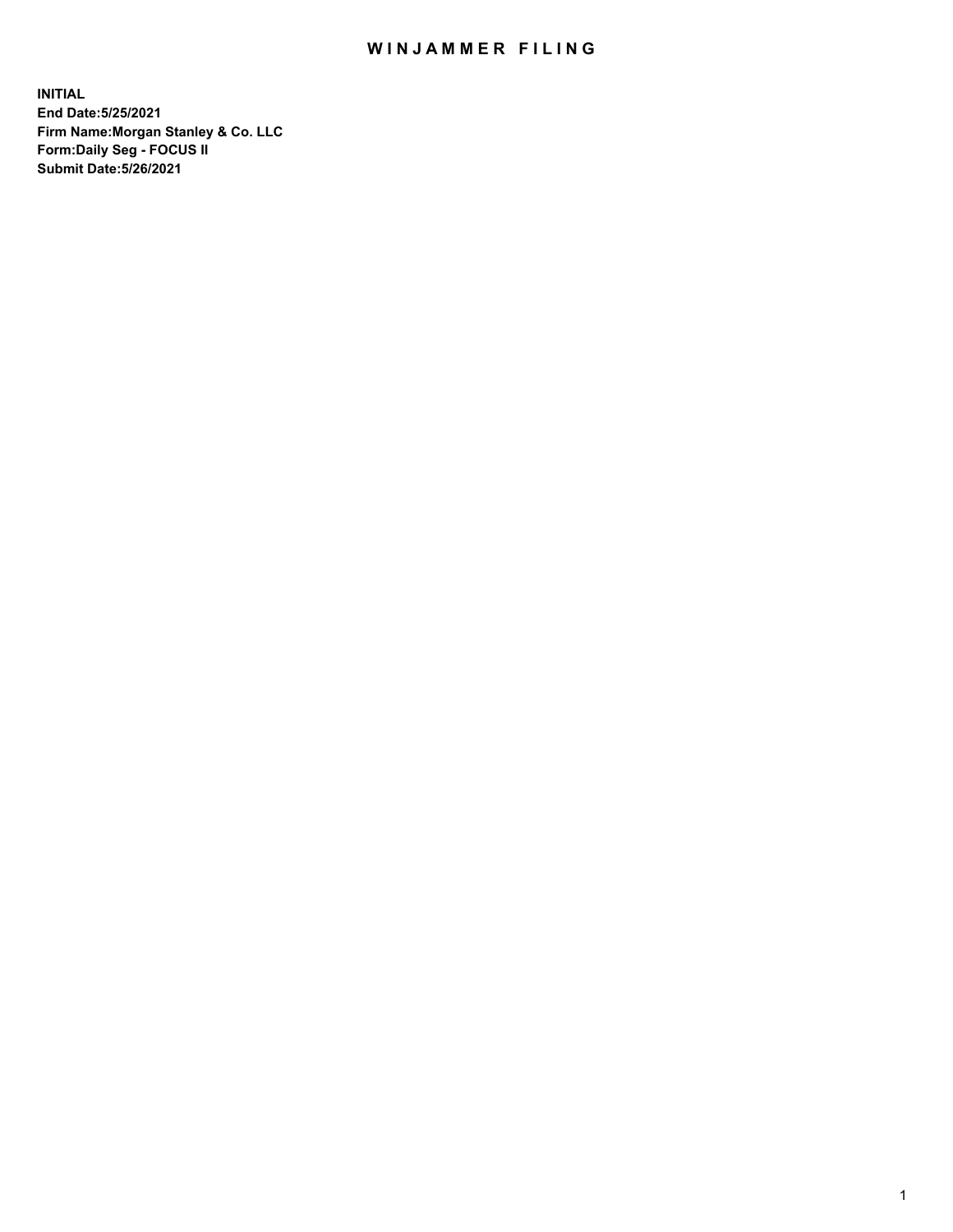**INITIAL End Date:5/25/2021 Firm Name:Morgan Stanley & Co. LLC Form:Daily Seg - FOCUS II Submit Date:5/26/2021 Daily Segregation - Cover Page**

| Name of Company                                                                                                                                                                                                                                                                                                                | <b>Morgan Stanley &amp; Co. LLC</b>                    |
|--------------------------------------------------------------------------------------------------------------------------------------------------------------------------------------------------------------------------------------------------------------------------------------------------------------------------------|--------------------------------------------------------|
| <b>Contact Name</b>                                                                                                                                                                                                                                                                                                            | <b>Ikram Shah</b>                                      |
| <b>Contact Phone Number</b>                                                                                                                                                                                                                                                                                                    | 212-276-0963                                           |
| <b>Contact Email Address</b>                                                                                                                                                                                                                                                                                                   | Ikram.shah@morganstanley.com                           |
| FCM's Customer Segregated Funds Residual Interest Target (choose one):<br>a. Minimum dollar amount: : or<br>b. Minimum percentage of customer segregated funds required:%; or<br>c. Dollar amount range between: and; or<br>d. Percentage range of customer segregated funds required between:% and%.                          | 235,000,000<br><u>0</u><br><u>00</u><br><u>00</u>      |
| FCM's Customer Secured Amount Funds Residual Interest Target (choose one):<br>a. Minimum dollar amount: ; or<br>b. Minimum percentage of customer secured funds required:%; or<br>c. Dollar amount range between: and; or<br>d. Percentage range of customer secured funds required between:% and%.                            | 140,000,000<br><u>0</u><br><u>00</u><br>0 <sub>0</sub> |
| FCM's Cleared Swaps Customer Collateral Residual Interest Target (choose one):<br>a. Minimum dollar amount: ; or<br>b. Minimum percentage of cleared swaps customer collateral required:% ; or<br>c. Dollar amount range between: and; or<br>d. Percentage range of cleared swaps customer collateral required between:% and%. | 92,000,000<br><u>0</u><br><u>00</u><br>00              |

Attach supporting documents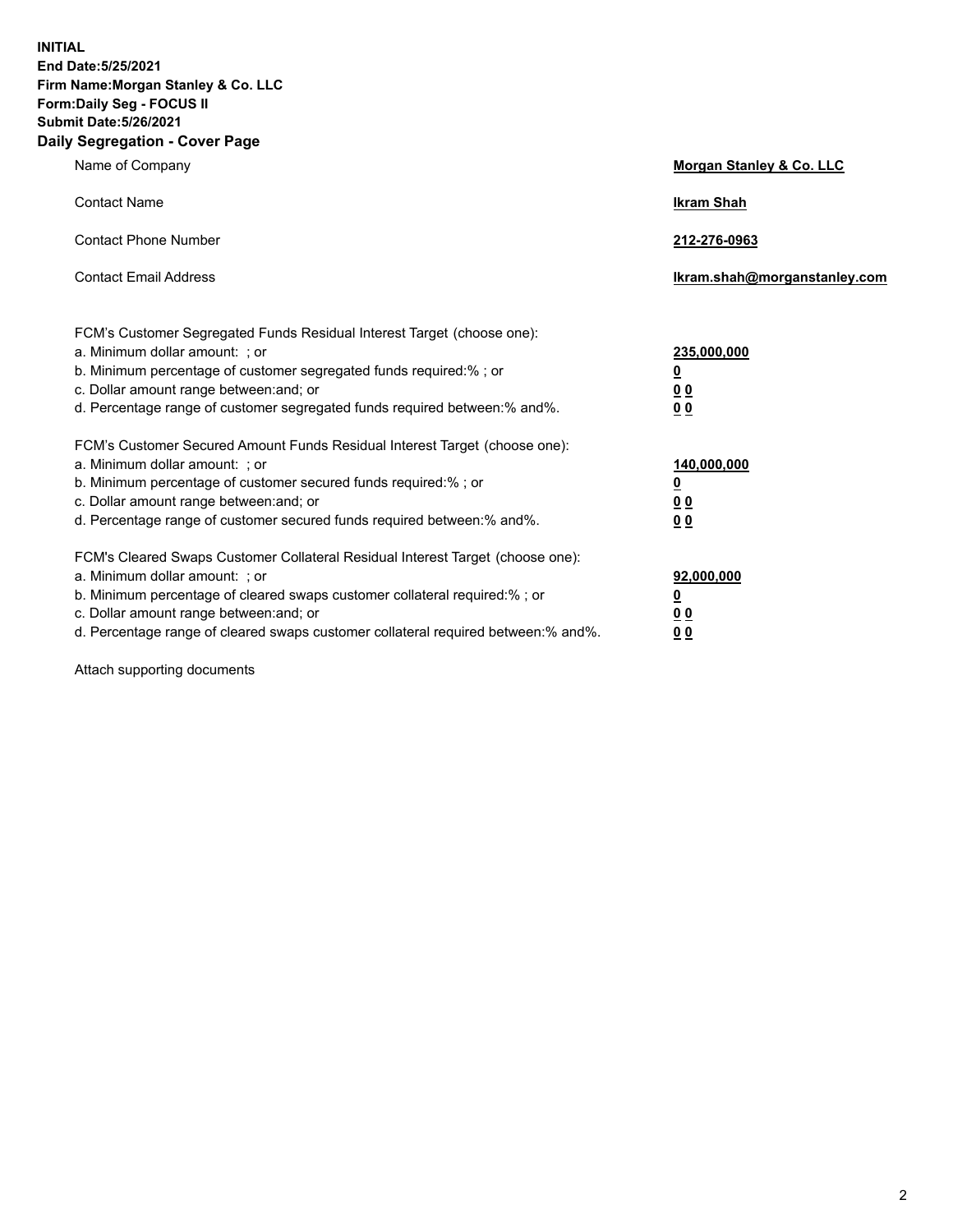## **INITIAL End Date:5/25/2021 Firm Name:Morgan Stanley & Co. LLC Form:Daily Seg - FOCUS II Submit Date:5/26/2021**

## **Daily Segregation - Secured Amounts**

|    | Foreign Futures and Foreign Options Secured Amounts                                                        |                                   |
|----|------------------------------------------------------------------------------------------------------------|-----------------------------------|
|    | Amount required to be set aside pursuant to law, rule or regulation of a foreign                           | $0$ [7305]                        |
|    | government or a rule of a self-regulatory organization authorized thereunder                               |                                   |
| 1. | Net ledger balance - Foreign Futures and Foreign Option Trading - All Customers                            |                                   |
|    | A. Cash                                                                                                    | 4,841,414,669 [7315]              |
|    | B. Securities (at market)                                                                                  | 2,158,902,281 [7317]              |
| 2. | Net unrealized profit (loss) in open futures contracts traded on a foreign board of trade                  | 786,143,420 [7325]                |
| 3. | Exchange traded options                                                                                    |                                   |
|    | a. Market value of open option contracts purchased on a foreign board of trade                             | 31,275,118 [7335]                 |
|    | b. Market value of open contracts granted (sold) on a foreign board of trade                               | -25,774,689 [7337]                |
| 4. | Net equity (deficit) (add lines 1. 2. and 3.)                                                              | 7,791,960,799 [7345]              |
| 5. | Account liquidating to a deficit and account with a debit balances - gross amount                          | 36,512,910 [7351]                 |
|    | Less: amount offset by customer owned securities                                                           | -35,912,588 [7352] 600,322 [7354] |
| 6. | Amount required to be set aside as the secured amount - Net Liquidating Equity                             | 7,792,561,121 [7355]              |
|    | Method (add lines 4 and 5)                                                                                 |                                   |
| 7. | Greater of amount required to be set aside pursuant to foreign jurisdiction (above) or line<br>6.          | 7,792,561,121 [7360]              |
|    | FUNDS DEPOSITED IN SEPARATE REGULATION 30.7 ACCOUNTS                                                       |                                   |
| 1. | Cash in banks                                                                                              |                                   |
|    | A. Banks located in the United States                                                                      | 583,523,715 [7500]                |
|    | B. Other banks qualified under Regulation 30.7                                                             | 533,072,704 [7520] 1,116,596,419  |
|    |                                                                                                            | [7530]                            |
| 2. | Securities                                                                                                 |                                   |
|    | A. In safekeeping with banks located in the United States                                                  | 607,766,688 [7540]                |
|    | B. In safekeeping with other banks qualified under Regulation 30.7                                         | 45,623,140 [7560] 653,389,828     |
|    |                                                                                                            | [7570]                            |
| 3. | Equities with registered futures commission merchants                                                      |                                   |
|    | A. Cash                                                                                                    | 16,398,206 [7580]                 |
|    | <b>B.</b> Securities                                                                                       | $0$ [7590]                        |
|    | C. Unrealized gain (loss) on open futures contracts                                                        | 3,222,589 [7600]                  |
|    | D. Value of long option contracts                                                                          | $0$ [7610]                        |
|    | E. Value of short option contracts                                                                         | 0 [7615] 19,620,795 [7620]        |
| 4. | Amounts held by clearing organizations of foreign boards of trade                                          |                                   |
|    | A. Cash                                                                                                    | $0$ [7640]                        |
|    | <b>B.</b> Securities                                                                                       | $0$ [7650]                        |
|    | C. Amount due to (from) clearing organization - daily variation                                            | $0$ [7660]                        |
|    | D. Value of long option contracts                                                                          | $0$ [7670]                        |
|    | E. Value of short option contracts                                                                         | 0 [7675] 0 [7680]                 |
| 5. | Amounts held by members of foreign boards of trade                                                         |                                   |
|    | A. Cash                                                                                                    | 3,925,436,017 [7700]              |
|    | <b>B.</b> Securities                                                                                       | 1,505,512,454 [7710]              |
|    | C. Unrealized gain (loss) on open futures contracts                                                        | 782,920,830 [7720]                |
|    | D. Value of long option contracts                                                                          | 31,275,118 [7730]                 |
|    | E. Value of short option contracts                                                                         | -25,774,689 [7735] 6,219,369,730  |
|    |                                                                                                            | $[7740]$                          |
| 6. | Amounts with other depositories designated by a foreign board of trade                                     | $0$ [7760]                        |
| 7. | Segregated funds on hand                                                                                   | $0$ [7765]                        |
| 8. | Total funds in separate section 30.7 accounts                                                              | 8,008,976,772 [7770]              |
| 9. | Excess (deficiency) Set Aside for Secured Amount (subtract line 7 Secured Statement<br>Page 1 from Line 8) | 216,415,651 [7380]                |

- 10. Management Target Amount for Excess funds in separate section 30.7 accounts **140,000,000** [7780]
- 11. Excess (deficiency) funds in separate 30.7 accounts over (under) Management Target **76,415,651** [7785]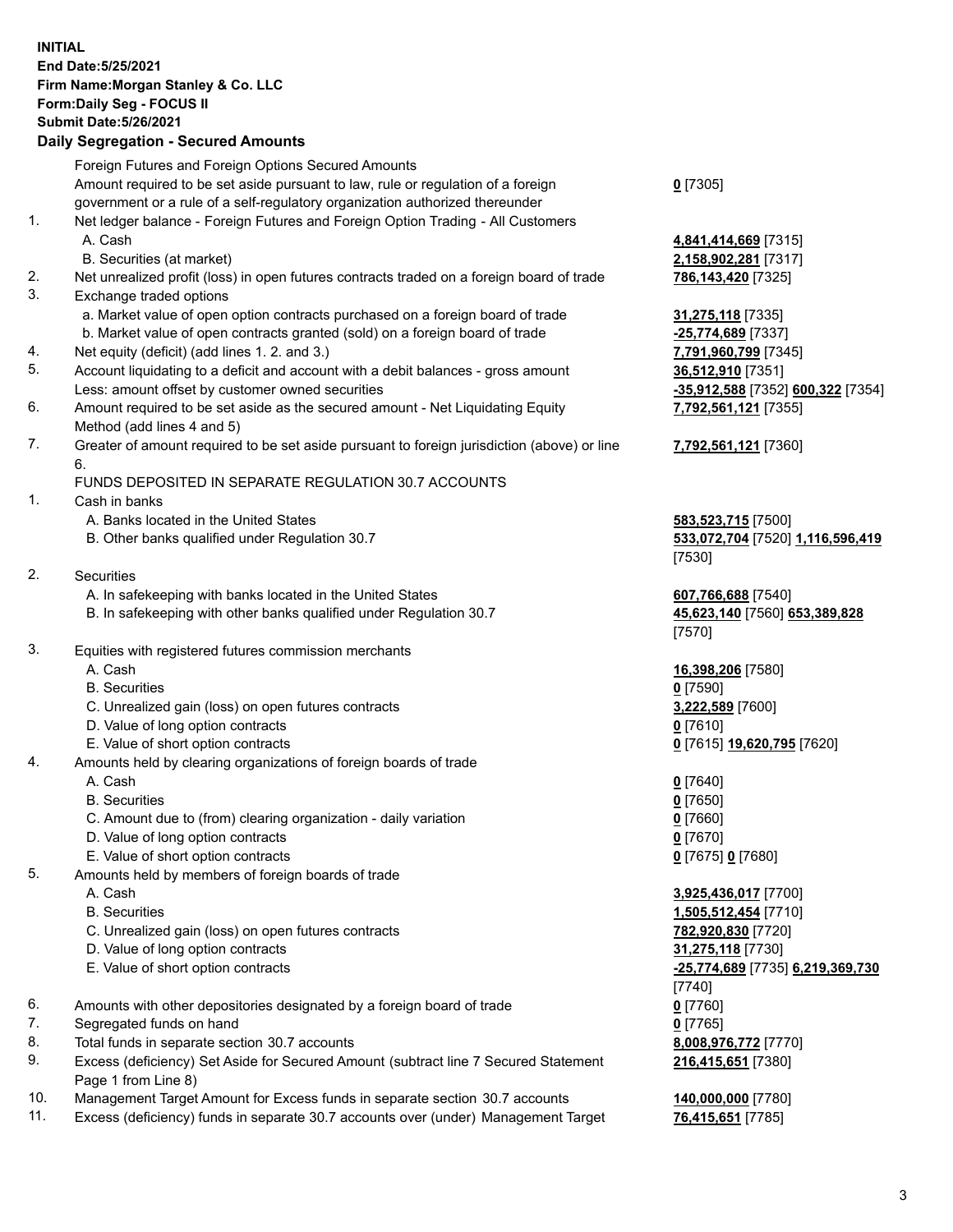**INITIAL End Date:5/25/2021 Firm Name:Morgan Stanley & Co. LLC Form:Daily Seg - FOCUS II Submit Date:5/26/2021 Daily Segregation - Segregation Statement** SEGREGATION REQUIREMENTS(Section 4d(2) of the CEAct) 1. Net ledger balance A. Cash **13,030,352,828** [7010] B. Securities (at market) **8,132,539,660** [7020] 2. Net unrealized profit (loss) in open futures contracts traded on a contract market **4,029,596,239** [7030] 3. Exchange traded options A. Add market value of open option contracts purchased on a contract market **798,726,620** [7032] B. Deduct market value of open option contracts granted (sold) on a contract market **-394,718,280** [7033] 4. Net equity (deficit) (add lines 1, 2 and 3) **25,596,497,067** [7040] 5. Accounts liquidating to a deficit and accounts with debit balances - gross amount **249,485,574** [7045] Less: amount offset by customer securities **-248,911,405** [7047] **574,169** [7050] 6. Amount required to be segregated (add lines 4 and 5) **25,597,071,236** [7060] FUNDS IN SEGREGATED ACCOUNTS 7. Deposited in segregated funds bank accounts A. Cash **2,972,501,798** [7070] B. Securities representing investments of customers' funds (at market) **0** [7080] C. Securities held for particular customers or option customers in lieu of cash (at market) **2,381,599,544** [7090] 8. Margins on deposit with derivatives clearing organizations of contract markets A. Cash **14,478,149,435** [7100] B. Securities representing investments of customers' funds (at market) **0** [7110] C. Securities held for particular customers or option customers in lieu of cash (at market) **5,750,940,116** [7120] 9. Net settlement from (to) derivatives clearing organizations of contract markets **-11,453,866** [7130] 10. Exchange traded options A. Value of open long option contracts **798,726,620** [7132] B. Value of open short option contracts **-394,718,280** [7133] 11. Net equities with other FCMs A. Net liquidating equity **9,858,425** [7140] B. Securities representing investments of customers' funds (at market) **0** [7160] C. Securities held for particular customers or option customers in lieu of cash (at market) **0** [7170] 12. Segregated funds on hand **0** [7150] 13. Total amount in segregation (add lines 7 through 12) **25,985,603,792** [7180] 14. Excess (deficiency) funds in segregation (subtract line 6 from line 13) **388,532,556** [7190] 15. Management Target Amount for Excess funds in segregation **235,000,000** [7194]

16. Excess (deficiency) funds in segregation over (under) Management Target Amount Excess

**153,532,556** [7198]